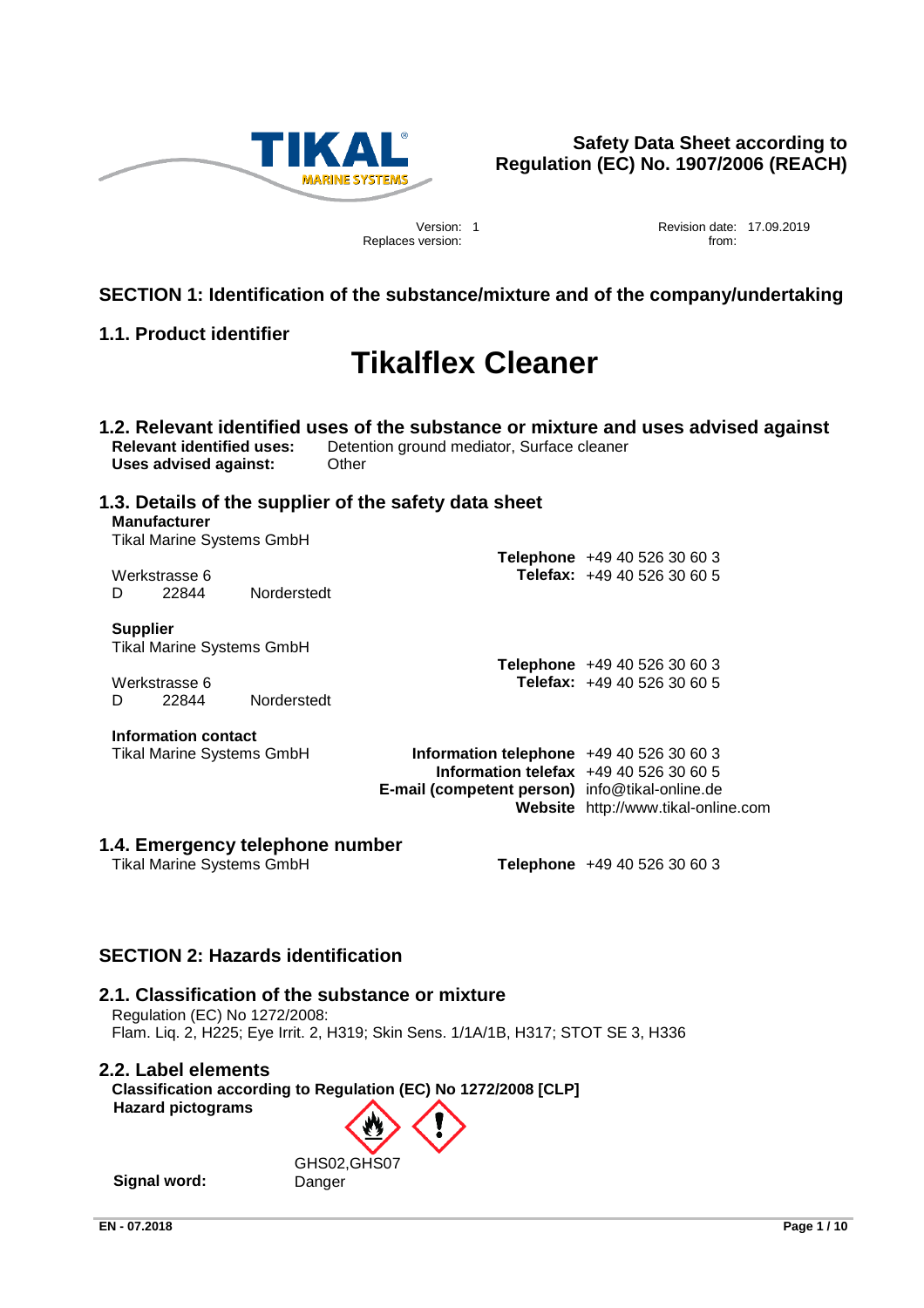### **Hazard statements:**

- H225 Highly flammable liquid and vapour.<br>H317 May cause an allergic skin reaction
- May cause an allergic skin reaction.
- H319 Causes serious eve irritation.
- H336 May cause drowsiness or dizziness.
- **Precautionary statements:**
- P210 Keep away from heat, hot surfaces, sparks, open flames and other ignition sources. No smoking.
- P233 Keep container tightly closed.
- P240 Ground and bond container and receiving equipment.
- P241 Use explosion-proof [electrical/ventilating/lighting/.?] equipment.
- P242 Use non-sparking tools.
- P243 Take action to prevent static discharges.
- P261 Avoid breathing dust/fume/gas/mist/vapours/spray.
- P264 Wash hands thoroughly after handling.
- P271 Use only outdoors or in a well-ventilated area.
- P272 Contaminated work clothing should not be allowed out of the workplace.
- P280 Wear protective gloves/protective clothing/eye protection/face protection.
- P302+352 IF ON SKIN: Wash with plenty of water/soap.
- P303+361+353 IF ON SKIN (or hair): Take off immediately all contaminated clothing. Rinse skin with water [or shower].
- P304+340 IF INHALED: Remove person to fresh air and keep comfortable for breathing.
- P305+351+338 IF IN EYES: Rinse cautiously with water for several minutes. Remove contact lenses, if present and easy to do. Continue rinsing.
- P312 Call a POISON CENTER/doctor/.? if you feel unwell. P333+313 If skin irritation or rash occurs: Get medical advice/attention. P337+313 If eye irritation persists: Get medical advice/attention. P362+364 Take off contaminated clothing and wash it before reuse. P403+235 Store in a well-ventilated place. Keep cool. P405 Store locked up. P501 Dispose of contents/container to disposal

### **Hazardous component(s) for labelling:**

Isopropyl alcohol; 3- (2-aminoethylamino) propyltrimethoxysilane

# **Special labelling of particular preparations:**

none

# **2.3. Other hazards**

See attached safety data sheets and/or usage instructions.

# **SECTION 3: Composition / information on ingredients**

# **3.1. Substances**

not applicable

# **3.2. Mixtures**

Alcoholic solution with additives

### **Composition/information on ingredients**

| Substance:             | EC-no.:   | CAS-No.:  | <b>INDEX no.:</b> | <b>REACH-no.:</b> | <b>Concentration:</b> | Classification: EC 1272/2008            |
|------------------------|-----------|-----------|-------------------|-------------------|-----------------------|-----------------------------------------|
|                        |           |           |                   |                   |                       | $(CLP)$ :                               |
| Isopropyl alcohol      | 200-661-7 | 67-63-0   | 603-117-00-0      |                   | $50 - 100 %$          | Flam. Lig. 2, H225; Eye Irrit. 2, H319; |
|                        |           |           |                   |                   |                       | STOT SE 3. H336                         |
| 3- (2-aminoethylamino) |           | 1760-24-3 |                   |                   | $< 1 \%$              | Skin Irrit, 2, H315: Skin Sens,         |
| propyltrimethoxysilane |           |           |                   |                   |                       | 1/1A/1B, H317: Eve Dam, 1, H318         |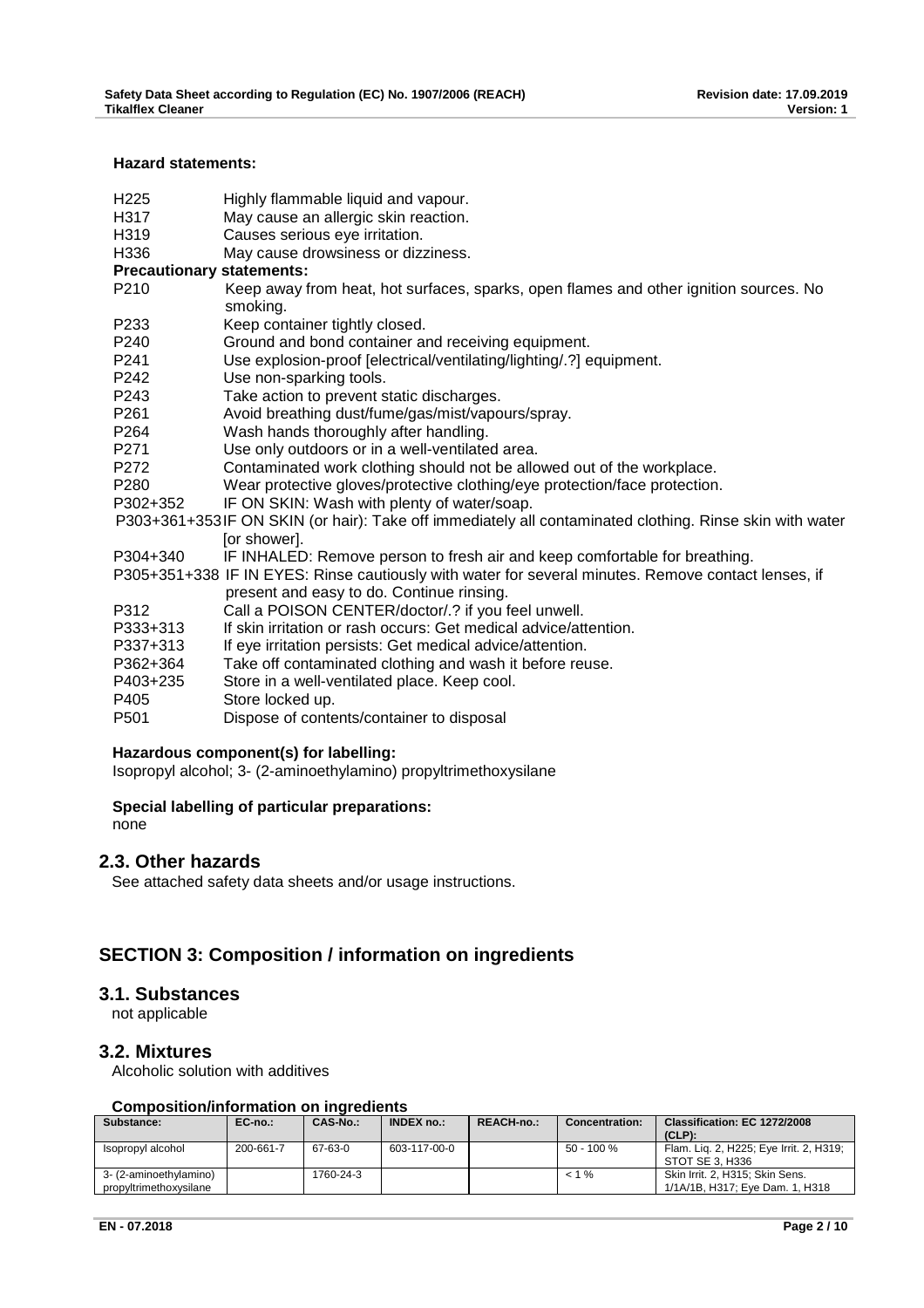(Full text of H- and EUH-statements: see section 16.)

# **SECTION 4: First aid measures**

### **4.1. Description of first aid measures**

| <b>General information:</b>       | In case of accident or unwellness, seek medical advice immediately (show<br>directions for use or safety data sheet if possible). Take off immediately all<br>contaminated clothing. |
|-----------------------------------|--------------------------------------------------------------------------------------------------------------------------------------------------------------------------------------|
| In case of inhalation:            | Move victim to fresh air. Put victim at rest and keep warm. Seek medical<br>attention if problems persist.                                                                           |
| <b>Following skin</b><br>contact: | After contact with skin, wash immediately with plenty of water and soap. Rub<br>greasy ointment into the skin. In case of skin irritation, consult a physician.                      |
| After eye contact:                | In case of contact with eyes, rinse immediately with plenty of flowing water for 10<br>to 15 minutes holding eyelids apart. Seek medical attention if problems persist.              |
| After ingestion:                  | Rinse mouth immediately and drink plenty of water. Seek medical attention if<br>problems persist.                                                                                    |

### **4.2. Most important symptoms and effects, both acute and delayed**

Symptoms drowsiness. Dizziness. Disorientation. unconsciousness. Nausea. Danger Caution if victim vomits: Risk of aspiration!

**4.3. Indication of any immediate medical attention and special treatment needed** Treat symptomatically.

# **SECTION 5: Firefighting measures**

# **5.1. Extinguishing media**

**Suitable extinguishing media**  Water fog. alcohol resistant foam. dry extinguishing powder. Carbon dioxide (CO2). **Unsuitable extinguishing media**  High power water jet.

# **5.2. Special hazards arising from the substance or mixture**

In case of fire may be liberated: Carbon dioxide (CO2). Carbon monoxide.

# **5.3. Advice for firefighters**

### **General information**

Move undamaged containers from immediate hazard area if it can be done safely. Use water spray jet to protect personnel and to cool endangered containers. Collect contaminated fire extinguishing water separately. Do not allow entering drains or surface water.

### **Special protective equipment for fire-fighters:**

In case of fire: Wear self-contained breathing apparatus.

# **SECTION 6: Accidental release measures**

# **6.1. Personal precautions, protective equipment and emergency procedures**

Remove persons to safety. Remove all sources of ignition. Provide adequate ventilation. Wear personal protection equipment. See protective measures under point 7 and 8.

# **6.2. Environmental precautions**

Do not allow to enter into surface water or drains.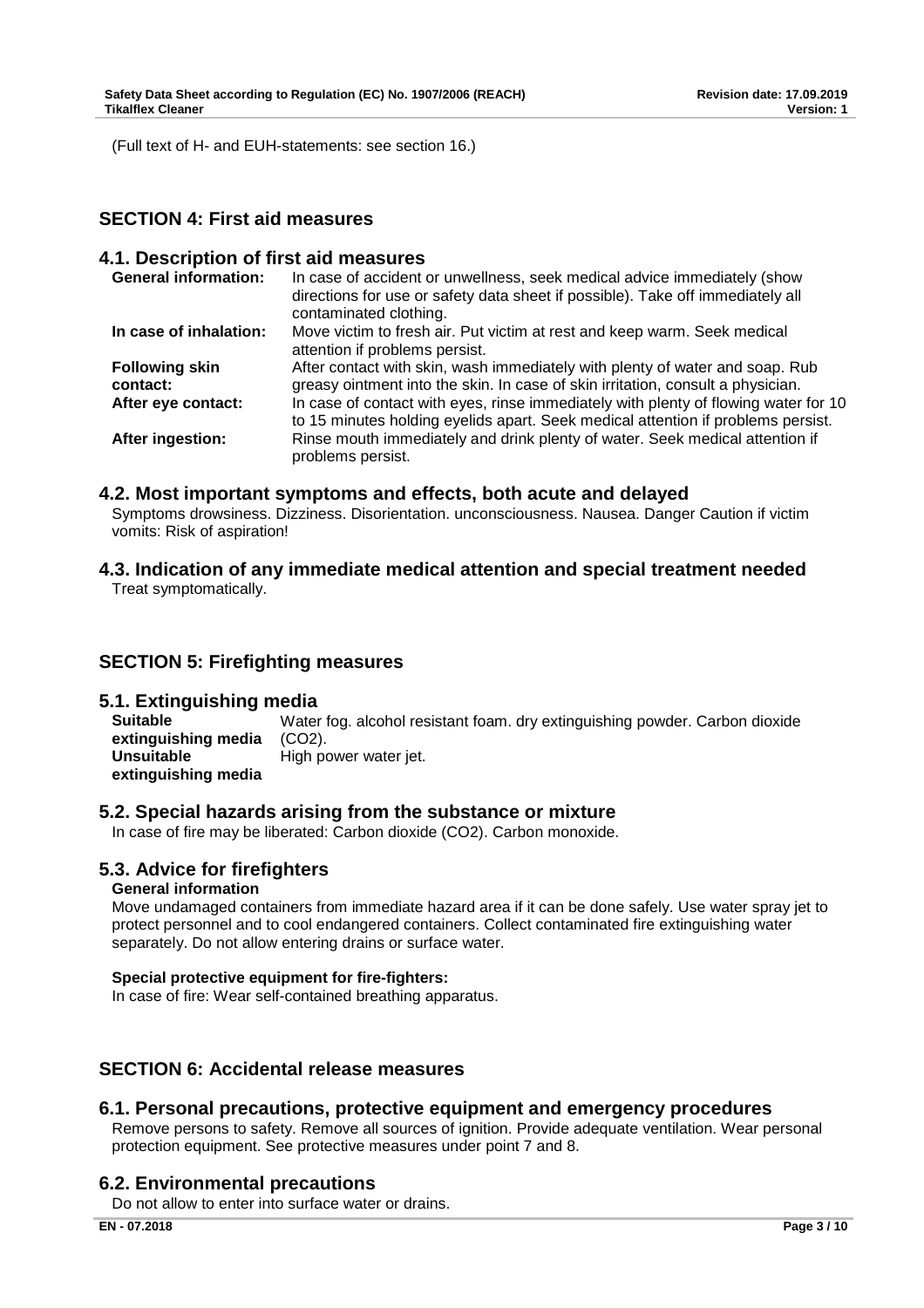# **6.3. Methods and material for containment and cleaning up**

Absorb with liquid-binding material (e.g. sand, diatomaceous earth, acid- or universal binding agents). Treat the recovered material as prescribed in the section on waste disposal. Avoid generation of dust. Clear contaminated areas thoroughly. Wash with plenty of water.

# **6.4. Reference to other sections**

See protective measures under point 7 and 8.

# **SECTION 7: Handling and storage**

# **7.1. Precautions for safe handling**

### **Advices on safe handling**

Keep away from sources of ignition - No smoking. Take precautionary measures against static discharges. Do not breathe gas/fumes/vapour/spray. Provide adequate ventilation as well as local exhaustion at critical locations.

### **Precautions against fire and explosion:**

Take precautionary measures against static discharges. Vapours may form explosive mixtures with air.

# **7.2. Conditions for safe storage, including any incompatibilities**

# **Requirements for storage rooms and vessels**

Keep container tightly closed and in a well-ventilated place. Ensure adequate ventilation of the storage area. Keep away from sources of ignition - No smoking. Take precautionary measures against static discharges. Keep/Store only in original container. Keep container tightly closed. Protect against: heat.

### **Hints on joint storage**

Do not store together with: Explosive hazardous substances Gases (except aerosol dispensers and lighters) Other potentially explosive hazardous substances Flammable solids Pyrophoric or self-heating substances Hazardous substances that release flammable gases when in contact with water Highly oxidising substances Ammonium nitrate and preparations containing ammonium nitrate Organic peroxides and self-reactive substances Non-combustible substances of acute toxicity, category 1 and 2 / very toxic substances Infectious substances Radioactive substances Keep away from food, drink and animal feedingstuffs.

# **7.3. Specific end use(s)**

Observe instructions for use.

# **SECTION 8: Exposure controls/personal protection**

# **8.1. Control parameters**

#### **occupational exposure limit value**

| Substance: | <b>CAS-No.:</b> | Source: | <b>Occupational</b> | <b>Occupational</b>         | <b>Limitation of</b> | <b>Remark:</b> |
|------------|-----------------|---------|---------------------|-----------------------------|----------------------|----------------|
|            |                 |         | exposure limit      | exposure limit              | exposure             |                |
|            |                 |         | value:[ppm]         | value: [mɑ/m <sup>3</sup> ] | peaks:               |                |

### **Substance with a common (EC) occupational exposure limit value.**

| Substance: | <b>CAS-No.:</b> | Source: | Occupational   | <b>Occupational</b>         | <b>Limitation of</b> | Remark: |
|------------|-----------------|---------|----------------|-----------------------------|----------------------|---------|
|            |                 |         | exposure limit | exposure limit              | exposure             |         |
|            |                 |         | value: [ppm]   | value: [mɑ/m <sup>3</sup> ] | peaks:               |         |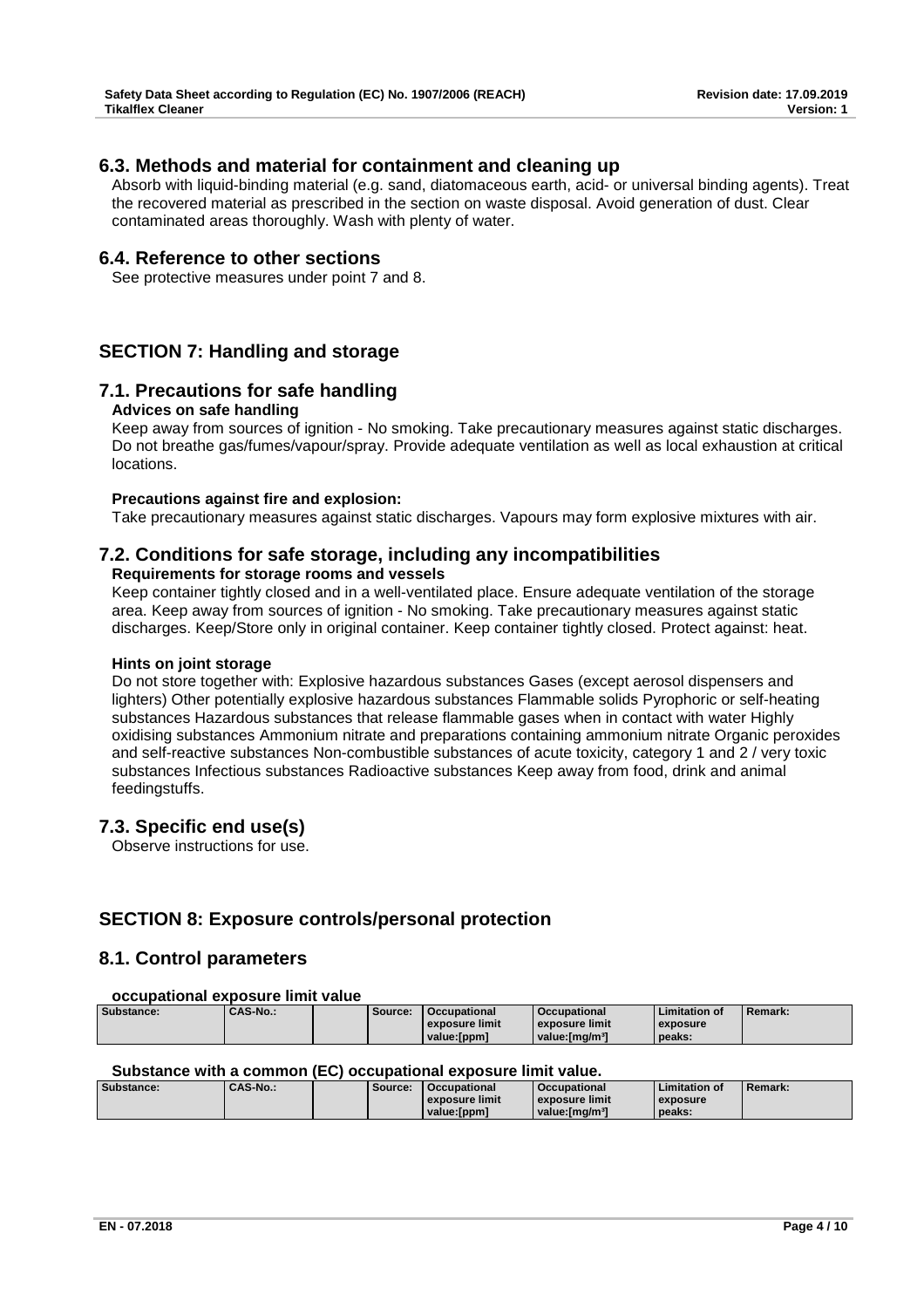#### **DNEL-/PNEC-values DNEL value**

| Substance:        | CAS-No.: | <b>DNEL/DMEL</b>                                                                                                                                                                |
|-------------------|----------|---------------------------------------------------------------------------------------------------------------------------------------------------------------------------------|
| Isopropyl alcohol | 67-63-0  | worker dermal long-term, systemic 880 mg/kg bw/day<br>worker inhalative long-term, systemic 500 mg/m <sup>3</sup>                                                               |
|                   |          | population dermal long-term, systemic 319 mg/kg bw/day<br>population inhalative long-term, systemic 89 mg/m <sup>3</sup><br>population oral long-term, systemic 26 mg/kg bw/day |

### **PNEC Value**

| Substance:        | CAS-No.: | <b>PNEC</b>                                                                                                                  |
|-------------------|----------|------------------------------------------------------------------------------------------------------------------------------|
| Isopropyl alcohol | 67-63-0  | aquatic, freshwater 140,9 mg/l<br>aquatic, marine water 140,9 mg/l<br>soil 28 xxx(mg/kg)<br>sewage treatment plant 2251 mg/l |

# **Additional information**

DFG Y: A risk of reproductive effects needs not to be feared if the occupational exposure limit value (AGW) and the biological limit value (BGW) is kept

# **8.2. Exposure controls**

#### **Occupational exposure controls:**

Provide adequate ventilation as well as local exhaustion at critical locations. Technical measures and the application of suitable work processes have priority over personal protection equipment.

### **General protection and hygiene measures:**

When using do not eat, drink, smoke, sniff. Wash hands before breaks and after work. Apply skin care products after work. Wash contaminated clothing prior to re-use.

### **Personal protection equipment**

Minimum standard for preventive measures while handling with working materials are specified in the TRGS 500.

### **Respiratory protection**

Respiratory protection necessary at: Formation of aerosol. gas filtering equipment (EN 141).

### **Hand protection**

Tested protective gloves are to be worn: DIN-/EN-Norms: EN ISO 374 Suitable material: Butyl rubber. FKM (fluororubber).

### **Eye/face protection**

Tightly sealed safety glasses.

#### **Body protection:**

Suitable protective clothing: Overall. For the protection against direct skin contact, body protective clothing is essential (in addition to the usual working clothes). Only wear fitting, comfortable and clean protective clothing.

### **Environmental exposure controls**

refer to chapter 7. No further action is necessary.

#### **Consumer exposure controls**

refer to chapter 7. No further action is necessary.

# **Exposure Scenario:**

none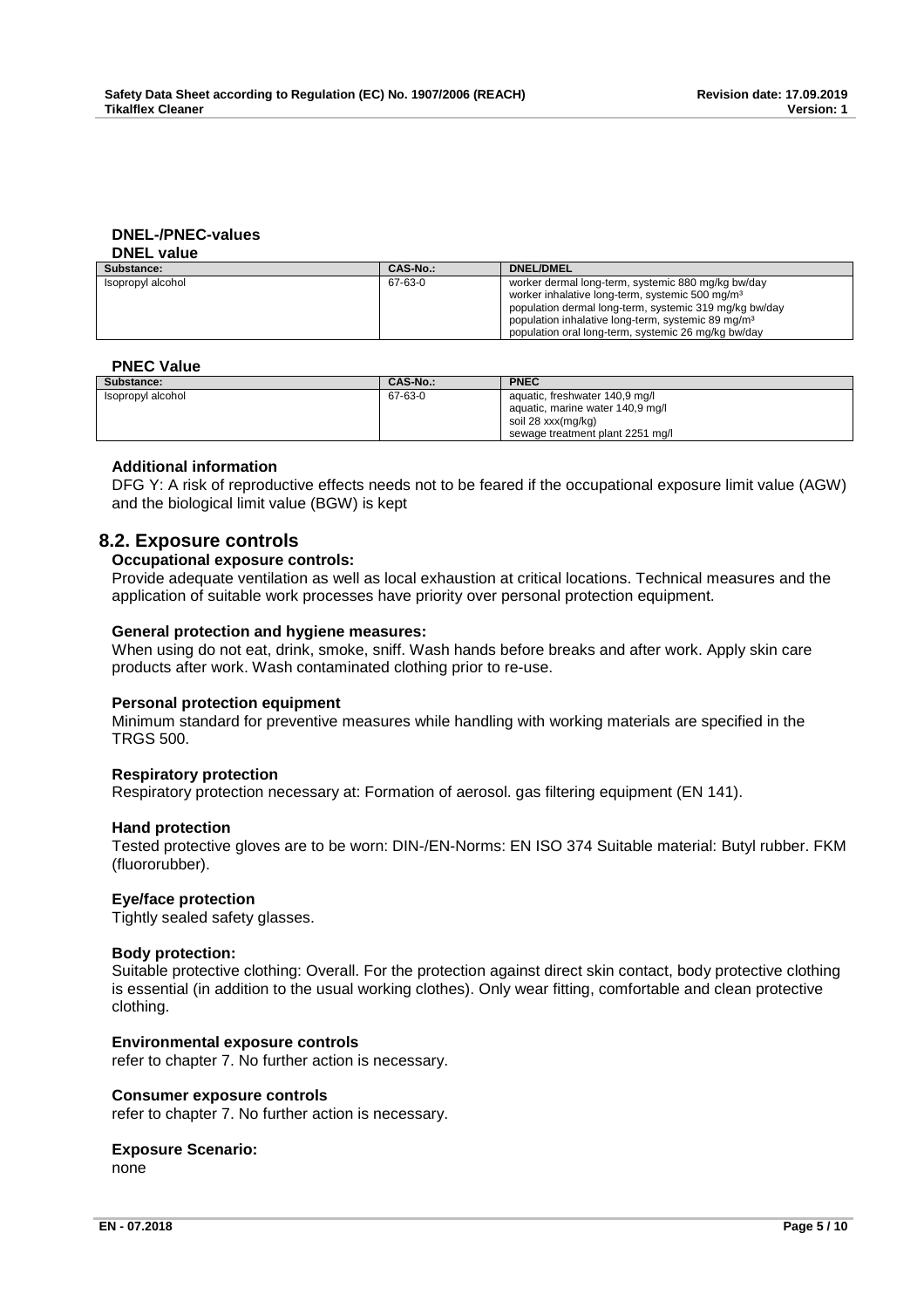# **SECTION 9: Physical and chemical properties**

# **9.1. Information on basic physical and chemical properties**

| Appearance             |  |
|------------------------|--|
| <b>Physical state:</b> |  |
| Colour:                |  |
| Odour:                 |  |

**Odour threshold:** 

**Physical state:** lliquid greenish blue characteristic<br>No data available

**Safety relevant basis data**

|                                      | parameter | Value          | unit         | <b>Remark</b>                       |
|--------------------------------------|-----------|----------------|--------------|-------------------------------------|
| pH:                                  |           |                |              | not applicable                      |
| <b>Melting point/freezing point:</b> |           | -89 °C         |              | No data available                   |
| Initial boiling point and boiling    |           | 82 °C          |              | No data available                   |
| range:                               |           |                |              |                                     |
| <b>Flash point:</b>                  |           | 12 °C          |              |                                     |
| <b>Evaporation rate:</b>             |           |                |              | No data available                   |
| Flammability (solid, gas):           |           | 425 °C         |              | Combustible.                        |
| <b>Explosivity:</b>                  |           |                |              | No data available                   |
| <b>Upper flammability or</b>         |           |                | $2$ Vol- $%$ | literature value Isopropyl alcohol. |
| explosive limits:                    |           |                |              |                                     |
| lower flammability or                |           |                | 10 Vol-%     | literature value Isopropyl alcohol. |
| explosive limits:                    |           |                |              |                                     |
| Vapour pressure:                     |           |                | 43 hPa       | No data available                   |
| Vapour density:                      |           | $\overline{2}$ |              | No data available                   |
| <b>Relative density:</b>             |           |                |              | No data available                   |
| Density:                             | at $C$ :  |                |              | No data available                   |
| Soluble (g/L) in:                    |           |                |              | No data available                   |
| Water solubility (g/L):              |           |                |              | miscible                            |
| Fat solubility (g/L):                |           |                |              | No data available                   |
| <b>Partition coefficient: n-</b>     |           |                |              | No data available                   |
| octanol/water:                       |           |                |              |                                     |
| Ignition temperature:                |           |                |              | No data available                   |
| <b>Decomposition temperature:</b>    |           |                |              | No data available                   |
| <b>Viscosity:</b>                    |           |                |              | No data available                   |
| <b>Oxidizing properties:</b>         |           |                |              | No data available                   |

# **9.2. Other information**

none

# **SECTION 10: Stability and reactivity**

# **10.1. Reactivity**

Vapours may form explosive mixtures with air.

# **10.2. Chemical stability**

With proper storage and handling the product is stable.

# **10.3. Possibility of hazardous reactions**

Violent reaction with: Oxidizing agents.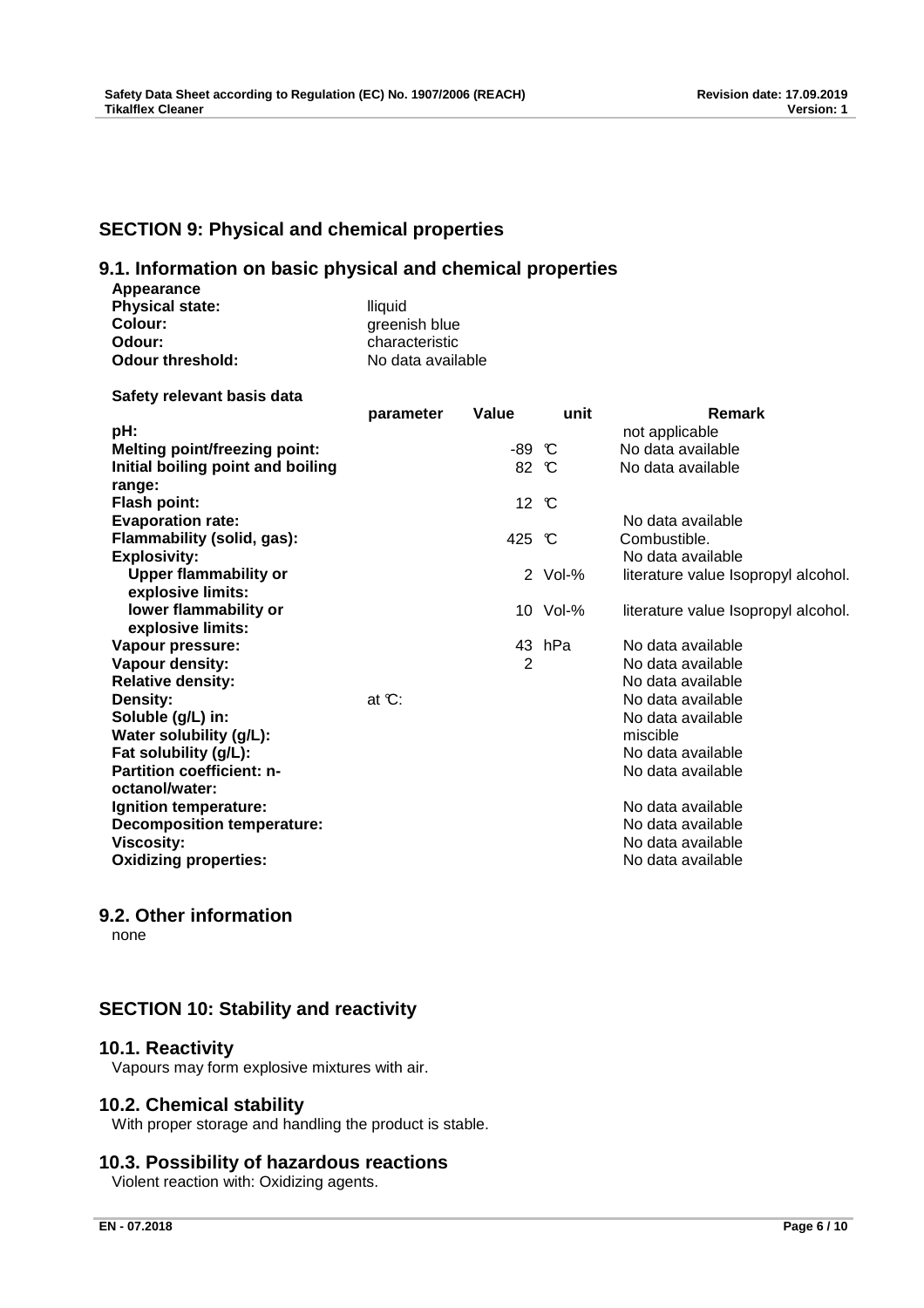# **10.4. Conditions to avoid**

heat. Keep away from sources of ignition - No smoking.

# **10.5. Incompatible materials**

Oxidizing agents.

### **10.6. Hazardous decomposition products**

In case of fire may be liberated: Carbon dioxide. Carbon monoxide.

# **SECTION 11: Toxicological information**

### **11.1. Information on toxicological effects**

There are no data available on the mixture itself. The mixture is not classified as toxic for the purposes of Regulation (EC) No 1272/2008 [GHS] (summation method).

| M-factor:              | Acute toxicity (dermal):            |
|------------------------|-------------------------------------|
| Acute toxicity (oral): | <b>Acute toxicity (inhalative):</b> |

#### **Acute toxicity**

| Substance:        | <b>CAS-No.:</b> | <b>Toxicological information</b> |
|-------------------|-----------------|----------------------------------|
| Isopropyl alcohol | 67-63-0         | LD50 oral (rat) 5050 mg/kg       |
|                   |                 | LD50 dermal (rabbit) 12800 mg/kg |

#### **Skin corrosion/irritation:**

There are no data available on the preparation/mixture itself. Based on available data, the classification criteria are not met. Not an irritant. (Additivity)

#### **Serious eye damage/irritation:**

There are no data available on the preparation/mixture itself. irritant. (Additivity)

#### **Respiratory or skin sensitisation:**

May cause sensitisation especially in sensitive humans.

#### **CMR effects (carcinogenicity, mutagenicity and toxicity for reproduction)**

Carcinogenicity: No indications of human carcinogenicity exist. Germ cell mutagenicity: No indications of human germ cell mutagenicity exist. Reproductive toxicity:

No indications of human reproductive toxicity exist.

#### **STOT-single exposure:**

The following symptoms may occur: drowsiness. Dizziness.

### **STOT-repeated exposure:**

none

### **Aspiration hazard:**

There are no data available on the preparation/mixture itself. Based on available data, the classification criteria are not met. (Additivity)

# **SECTION 12: Ecological information**

# **12.1. Toxicity**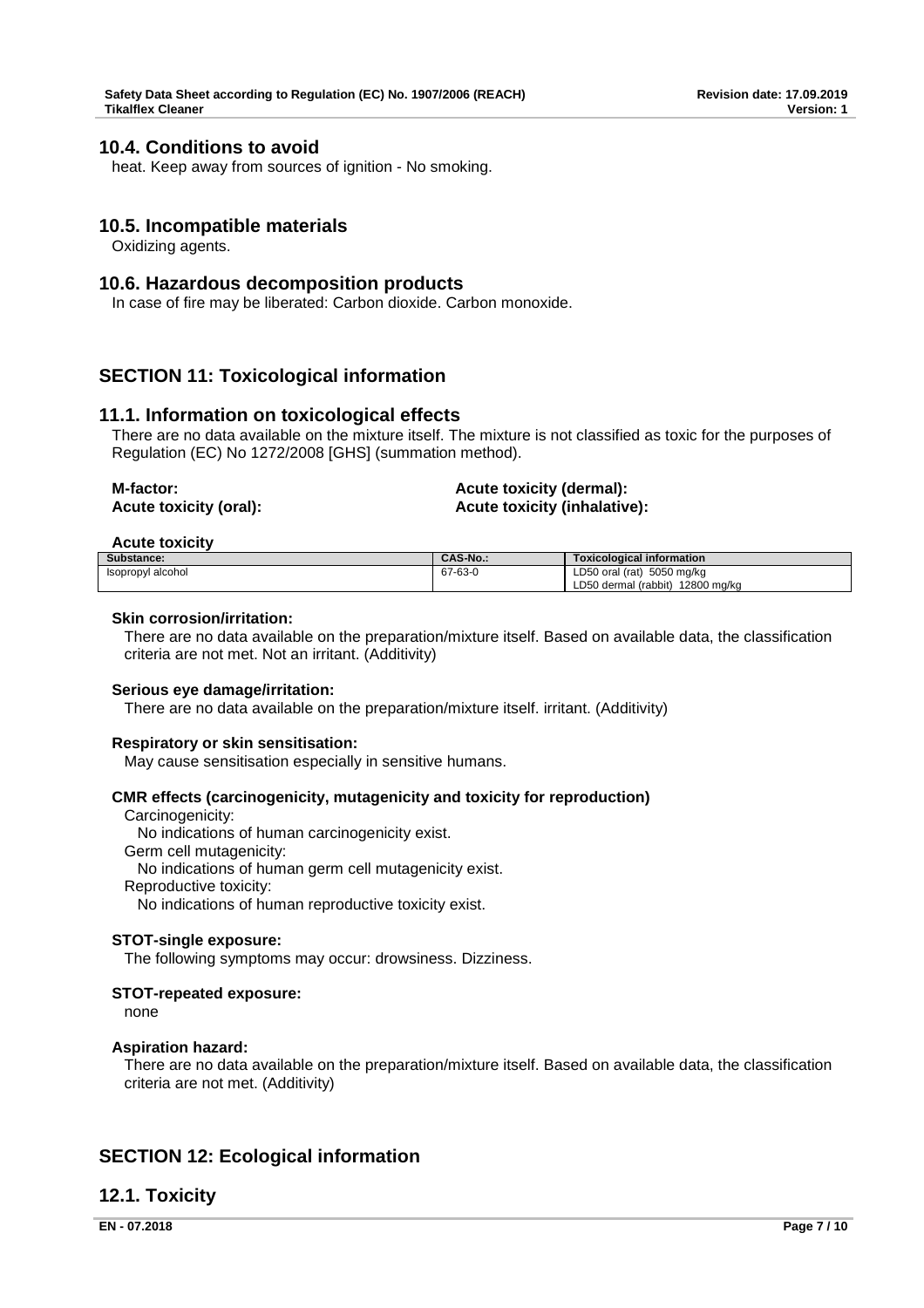There are no data available on the mixture itself. Toxic to aquatic life with long lasting effects. Bridging principle ' dilution.'

# **Ecotoxicity**

| Substance:        | <b>CAS-No.:</b> | <b>Ecotoxicity</b>                   |
|-------------------|-----------------|--------------------------------------|
| Isopropyl alcohol | 67-63-0         | LC50<br>9640 ma/l                    |
|                   |                 | LC50 (crustaceans, 48h)<br>1400 mg/l |

# **12.2. Persistence and degradability**

Easily biodegradable (concerning to the criteria of the OECD)

# **12.3. Bioaccumulative potential**

No indication of bioaccumulation potential.

# **12.4. Mobility in soil**

If product enters soil, it will be mobile and may contaminate groundwater.

# **12.5. Results of PBT and vPvB assessment**

This substance does not meet the criteria for classification as PBT or vPvB.

### **12.6. Other adverse effects**

Do not allow to enter into surface water or drains. Do not allow to enter into soil/subsoil.

# **SECTION 13: Disposal considerations**

# **13.1. Waste treatment methods**

#### **Appropriate disposal/Product:**

Waste disposal according to directive 2008/98/EC, covering waste and dangerous waste.

### **Appropriate disposal / Package**

Non-contaminated packages may be recycled. Handle contaminated packages in the same way as the substance itself.

### **List of proposed waste codes / waste designations according to EWC / AVV**

The allocation of waste identity numbers/waste descriptions must be carried out according to the EEC, specific to the industry and process.

# **SECTION 14: Transport information**

**14.1. UN number UN No.:** 1993

# **14.2. UN proper shipping name Land transport (ADR/RID)**

FLAMMABLE LIQUID, N.O.S. Isopropyl alcohol

**Sea transport (IMDG), Air transport (ICAO-TI / IATA-DGR)** FLAMMABLE LIQUID, N.O.S. Isopropyl alcohol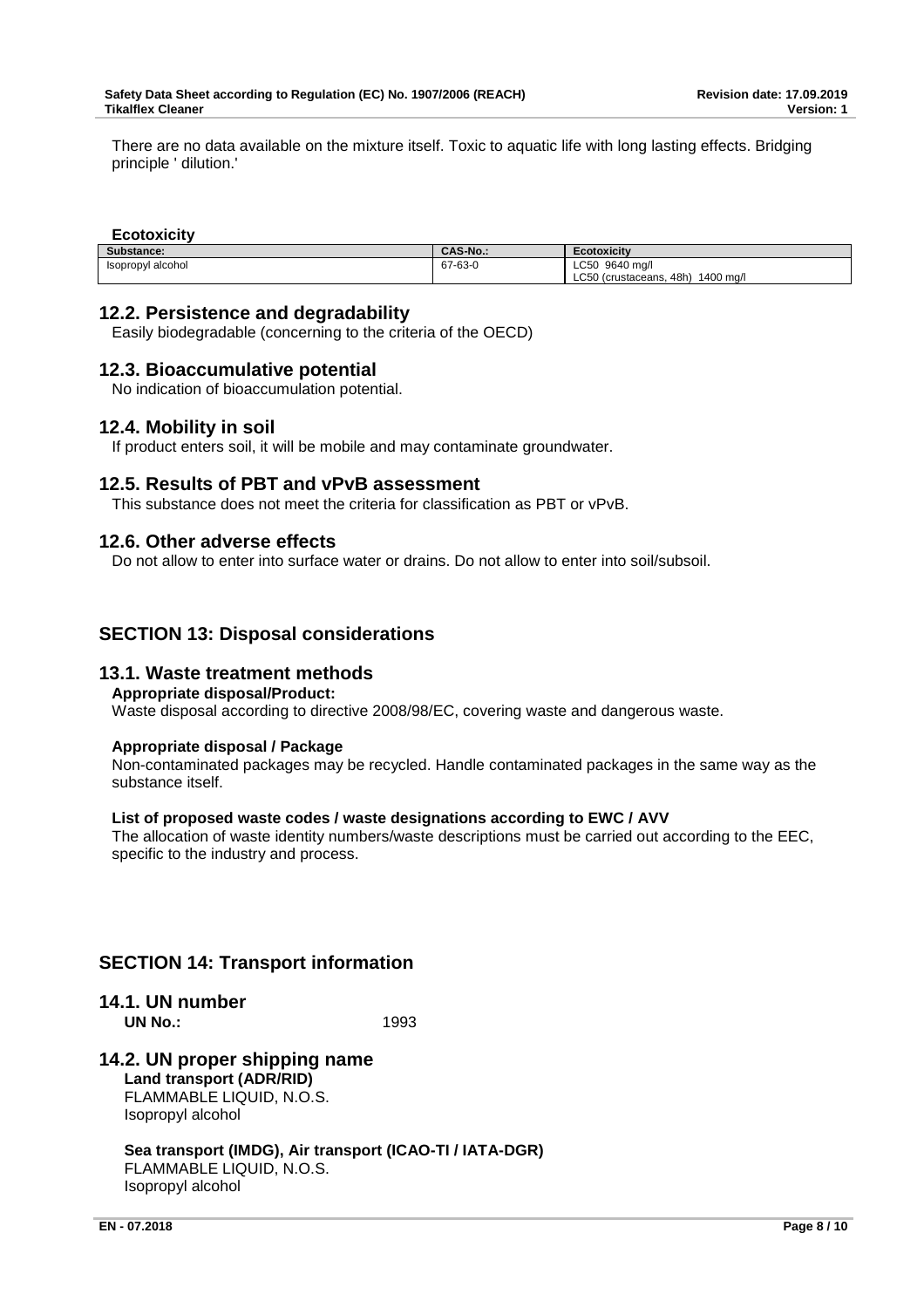**14.3. Transport hazard class(es) Hazard label(s) / Label:** 3 **Classification code: / Classification Code:**  F1 **14.4. Packing group Packing group/ Packing Group:** II **14.5. Environmental hazards** Yes No **ADR/RID / IMDG / ICAO-TI / IATA-DGR:** X **Marine pollutant: 14.6. Special precautions for user Land transport (ADR/RID) transport category:** 2 **tunnel restriction code:** D/E **Special provisions:** 274, 601, 640D **Limited quantity (LQ):** 1 **Sea transport (IMDG) EmS-No:** F-E, S-E **Special provisions:** 274 **Limited quantity (LQ):** 1l

**14.7. Transport in bulk according to Annex II of MARPOL 73/78 and the IBC Code Remark** No information available.

# **SECTION 15: Regulatory information**

# **15.1. Safety, health and environmental regulations/legislation specific for the substance or mixture**

# **EU legislation**

**Information on Regulation (EC) No 166/2006 establishing a European Pollutant Release and Transfer Register:** 

No information available.

**Regulation (EC) No. 1005/2009 on substances that lead to the depletion of the ozone layer:** No information available.

**Regulation (EC) No. 648/2004 (Detergents regulation)** No information available.

**Regulation (EC) No 850/2004 [POP-Regulation]:** No information available.

**Regulation (EU) No 649/2012 on the export and import of dangerous chemicals:** No information available.

**Use restriction according to REACH annex XVII, no.::** Use restriction according to REACH annex XVII, no.:

# **National regulations**